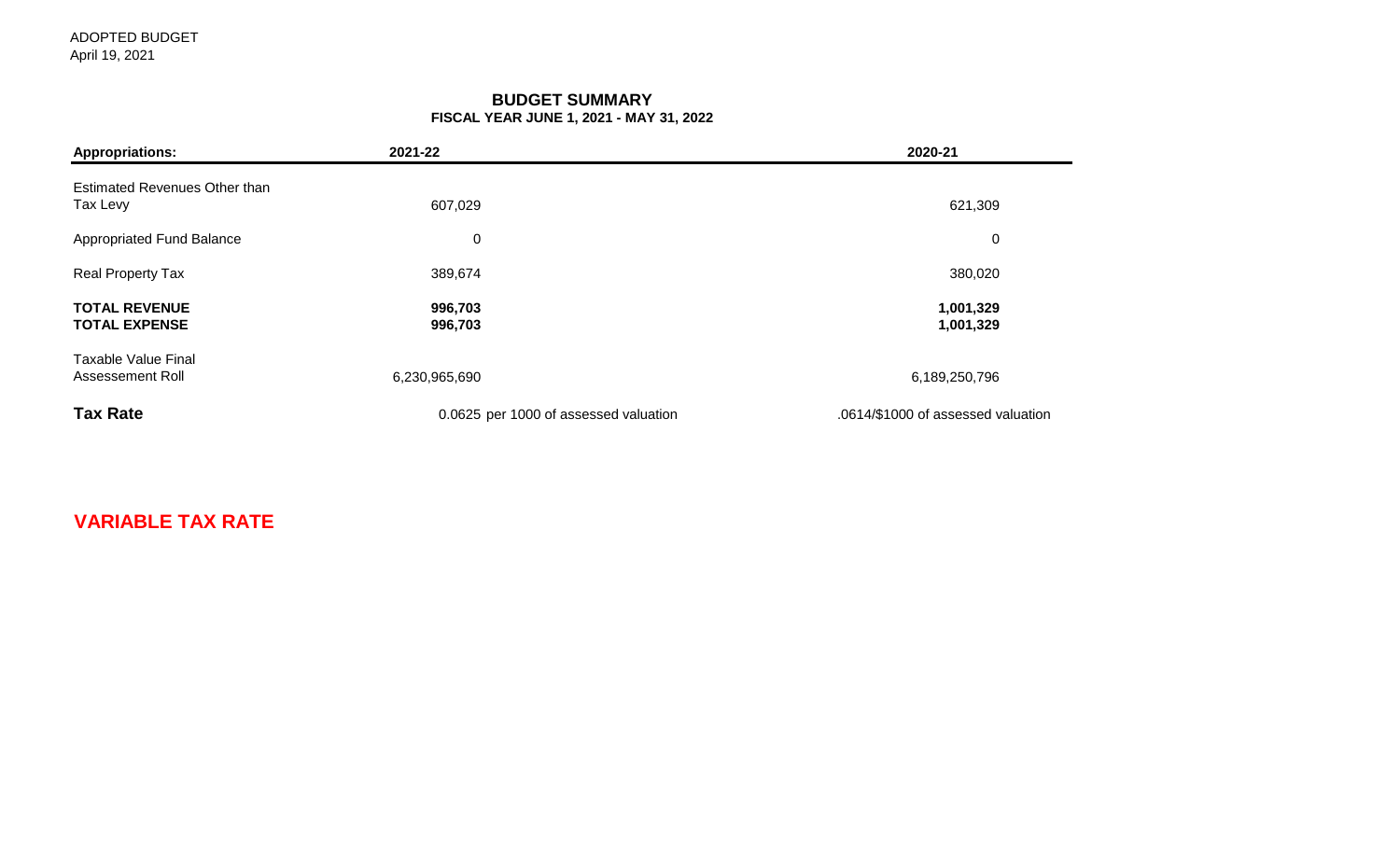#### Village of Sagaponack 2021-22 Revenue Status General Fund - A

|--|--|

| <b>ACCOUNT NAME</b>                    | <b>ACCOUNT</b><br><b>CODE</b> | <b>BUDGET</b><br>2017-18 | <b>ACTUAL</b><br>2017-18 | <b>BUDGET</b><br>2018-19 | <b>ACTUAL</b><br>2018-19 | <b>BUDGET</b><br>2019-20 | <b>ACTUAL</b><br>2019-20 | <b>BUDGET</b><br>2020-21 | 2020-21<br><b>Actual to</b><br>date<br>3/2/2021 | <b>PROJECTED</b><br>for 2020-21 | <b>BUDGET</b><br>2021-22 | <b>INCREASE/</b><br><b>DECREASE</b><br>20-21 Budget<br><b>VS</b><br>21-20 Budget |
|----------------------------------------|-------------------------------|--------------------------|--------------------------|--------------------------|--------------------------|--------------------------|--------------------------|--------------------------|-------------------------------------------------|---------------------------------|--------------------------|----------------------------------------------------------------------------------|
| <b>Real Property Taxes</b>             |                               |                          |                          |                          |                          |                          |                          |                          |                                                 |                                 |                          |                                                                                  |
| Real Property Tax                      | A1001                         | 306,303                  | 306,092                  | 322,913                  | 321,574                  | 332,087                  | 332,115                  | 380,020                  | 378,090                                         | 379,807                         | 389,674                  | 9,654                                                                            |
| <b>Interest &amp; Penalties</b>        | A1090                         | 0                        | 2,355                    | $\mathbf 0$              | 1,500                    | $\mathbf 0$              | 2,119                    | $\overline{0}$           | 2,906                                           | 3,129                           | 0                        | $\mathbf 0$                                                                      |
| <b>Total Real Property Tax</b>         |                               | 306,303                  | 308,448                  | 322,913                  | 323,074                  | 332,087                  | 334,234                  | 380,020                  | 380,996                                         | 382,936                         | 389,674                  | 9,654                                                                            |
| <b>Non-Property Tax</b>                |                               |                          |                          |                          |                          |                          |                          |                          |                                                 |                                 |                          |                                                                                  |
| Payment in Lieu of Taxes               | A1005                         | 159                      | 175                      | 175                      | $\mathbf 0$              | 175                      | 134                      | 134                      | 134                                             | 134                             | 383                      | 249                                                                              |
| <b>Utilities Gross Receipts</b>        | A1130.00                      | 3,000                    | 4,436                    | 3,000                    | 6,045                    | 4,000                    | 4,481                    | 4,000                    | 3,103                                           | 3,383                           | 3,000                    | $-1,000$                                                                         |
| <b>Franchise Fees</b>                  | A1170                         | 46,000                   | 53,805                   | 46,000                   | 54,534                   | 46,000                   | 56,484                   | 46,000                   | 58,285                                          | 58,285                          | 54,461                   | 8,461                                                                            |
| <b>Total Non-Property Tax</b>          |                               | 49,159                   | 58,416                   | 49,175                   | 60,579                   | 50,175                   | 61,098                   | 50,134                   | 61,521                                          | 61,802                          | 57,844                   | 7,710                                                                            |
| <b>Departmental Income</b>             |                               |                          |                          |                          |                          |                          |                          |                          |                                                 |                                 |                          |                                                                                  |
| <b>Clerks Office</b>                   |                               |                          |                          |                          |                          |                          |                          |                          |                                                 |                                 |                          |                                                                                  |
| Charges for Tax advertising            | A1235                         | $\overline{0}$           | $\mathbf 0$              | $\mathbf 0$              | $\mathbf 0$              | $\Omega$                 | 0                        | $\overline{0}$           | $\overline{0}$                                  |                                 | $\mathbf 0$              | $\mathbf 0$                                                                      |
| <b>Clerks Fees</b>                     | A1255                         | 500                      | 882                      | 500                      | 916                      | 500                      | 1,010                    | 500                      | 1,498                                           | 1,550                           | 700                      | 200                                                                              |
| <b>Vital Statistics Fees</b>           | A1603                         | $\Omega$                 | 80                       | $\Omega$                 | 130                      | $\Omega$                 | 400                      | $\Omega$                 | 100                                             | 100                             | $\Omega$                 | $\mathbf 0$                                                                      |
| <b>Other Permits</b>                   | A2590                         | 16,000                   | 27,775                   | 16,000                   | 30,775                   | 16,000                   | 20,475                   | 16,000                   | 15,150                                          | 19,350                          | 16,000                   | $\mathbf 0$                                                                      |
| <b>Total Clerks Office Income</b>      |                               | 16,500                   | 28,737                   | 16,500                   | 31,821                   | 16,500                   | 21,885                   | 16,500                   | 16,748                                          | 21,000                          | 16,700                   | 200                                                                              |
| <b>Land Management Dept</b>            |                               |                          |                          |                          |                          |                          |                          |                          |                                                 |                                 |                          |                                                                                  |
| <b>Zoning Fees</b>                     | A2110                         | 7,000                    | 2,440                    | 3,000                    | 11,440                   | 3,000                    | 7,840                    | 3,000                    | 10,840                                          | 11,440                          | 3,000                    | 0                                                                                |
| <b>Planning Fees</b>                   | A2115                         | 9,000                    | 17,000                   | 9,000                    | 16,500                   | 9,000                    | 24,500                   | 9,000                    | 18,100                                          | 19,100                          | 9,000                    | $\Omega$                                                                         |
| <b>Building Permits</b>                | A2555                         | 204,000                  | 516,925                  | 200,000                  | 413,605                  | 245,200                  | 517,311                  | 229,800                  | 202,848                                         | 225,000                         | 200,000                  | $-29,800$                                                                        |
| <b>Total Land Mgnt Income</b>          |                               | 220,000                  | 536,365                  | 212,000                  | 441,545                  | 257,200                  | 549,651                  | 241,800                  | 231,788                                         | 255,540                         | 212,000                  | $-29,800$                                                                        |
| <b>Total Departmental Income</b>       |                               | 236,500                  | 565,102                  | 228,500                  | 473,366                  | 273,700                  | 571,536                  | 258,300                  | 248,536                                         | 276,540                         | 228,700                  | $-29,600$                                                                        |
| <b>Use of Money and Property</b>       |                               |                          |                          |                          |                          |                          |                          |                          |                                                 |                                 |                          |                                                                                  |
| <b>Interest Earnings</b>               | A2401.00                      | 3,000                    | 10,868                   | 6,000                    | 27,494                   | 15,000                   | 23,776                   | 15,000                   | 1,570                                           | 1,800                           | 1,800                    | $-13,200$                                                                        |
| <b>Total Use of Money and Property</b> |                               | 3,000                    | 10,868                   | 6,000                    | 27,494                   | 15,000                   | 23,776                   | 15,000                   | 1,570                                           | 1,800                           | 1,800                    | $-13,200$                                                                        |
| <b>Licenses and Permits</b>            |                               |                          |                          |                          |                          |                          |                          |                          |                                                 |                                 |                          |                                                                                  |
| <b>Licenses &amp; Permits</b>          | A2501.00                      | $\mathbf 0$              | $\mathbf 0$              | 0                        | $\mathbf 0$              | $\mathbf 0$              | 0                        | $\overline{0}$           | $\mathbf 0$                                     |                                 | $\mathbf 0$              | $\mathbf 0$                                                                      |
| <b>Total Licenses and Permits</b>      |                               | $+$<br>$\bf{0}$          | $\bf{0}$                 | $\bf{0}$                 | $\mathbf 0$              | $\mathbf 0$              | $\overline{\mathbf{0}}$  | $\overline{\mathbf{0}}$  | $\mathbf 0$                                     |                                 | $\bf{0}$                 | $\bf{0}$                                                                         |
| <b>Miscellaneous Income</b>            |                               |                          |                          |                          |                          |                          |                          |                          |                                                 |                                 |                          |                                                                                  |
| Refund from prior year                 | A2701                         | 0                        | 44                       | 0                        | $\mathbf 0$              | $\Omega$                 | 0                        |                          | $\mathbf 0$                                     |                                 | $\Omega$                 | 0                                                                                |
| <b>Other Unclassified</b>              | A2770                         | $\mathbf 0$              | 77                       | $\Omega$                 | 91                       | $\Omega$                 | 11,050                   | $\Omega$                 | 73                                              | 73                              | $\Omega$                 | $\mathbf 0$                                                                      |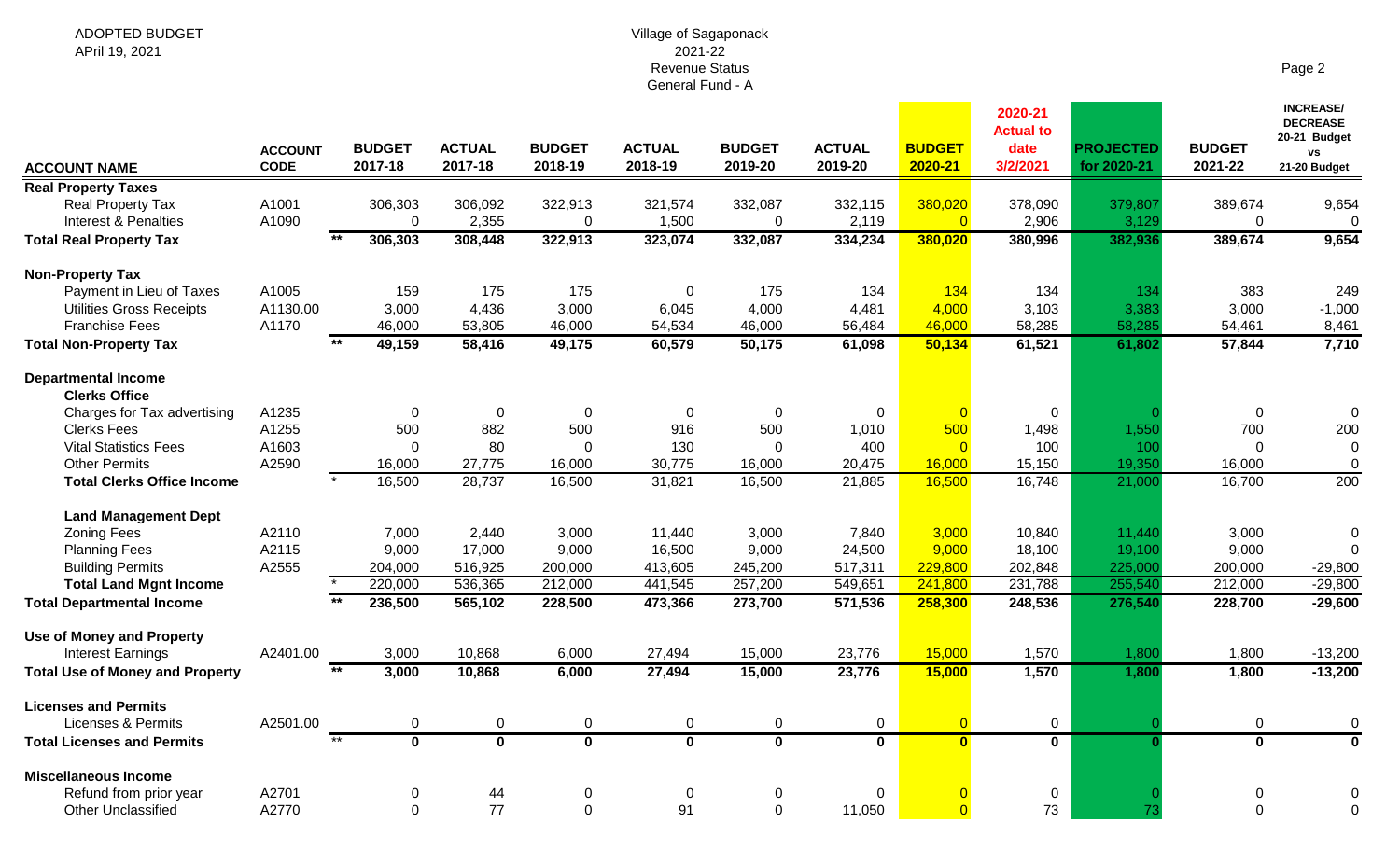#### Village of Sagaponack 2021-22 Revenue Status General Fund - A

| <b>ACCOUNT NAME</b>                                         | <b>ACCOUNT</b><br><b>CODE</b> |       | <b>BUDGET</b><br>2017-18 | <b>ACTUAL</b><br>2017-18 | <b>BUDGET</b><br>2018-19 | <b>ACTUAL</b><br>2018-19 | <b>BUDGET</b><br>2019-20 | <b>ACTUAL</b><br>2019-20 | <b>BUDGET</b><br>2020-21 | 2020-21<br><b>Actual to</b><br>date<br>3/2/2021 | <b>PROJECTED</b><br>for 2020-21 | <b>BUDGET</b><br>2021-22 | <b>INCREASE/</b><br><b>DECREASE</b><br>20-21 Budget<br>٧S<br>21-20 Budget |
|-------------------------------------------------------------|-------------------------------|-------|--------------------------|--------------------------|--------------------------|--------------------------|--------------------------|--------------------------|--------------------------|-------------------------------------------------|---------------------------------|--------------------------|---------------------------------------------------------------------------|
| <b>Employee Health Contribution</b>                         | A2770.1                       |       | 16,476                   | 16,720                   | 17,518                   | 17,020                   | 18,144                   | 17,542                   | 17,875                   | 12,764                                          | 18,21                           | 18,685                   | 810                                                                       |
| <b>Total Miscellaneous Income</b>                           |                               | $***$ | 16,476                   | 16,841                   | 17,518                   | 17,111                   | 18,144                   | 28,592                   | 17,875                   | 12,837                                          | 18,288                          | 18,685                   | 810                                                                       |
| <b>State Aid</b>                                            |                               |       |                          |                          |                          |                          |                          |                          |                          |                                                 |                                 |                          |                                                                           |
| State Aid Per Capita                                        | A3001                         |       | 2,000                    | 2,000                    | 2,000                    | 2,000                    | $\mathbf 0$              | 2,000                    | 2,000                    | 0                                               |                                 |                          | $-2,000$                                                                  |
| Mortgage Tax                                                | A3005                         |       | 258,770                  | 488,802                  | 285,000                  | 439,533                  | 300,000                  | 403,713                  | 278,000                  | 426,211                                         | 526,21                          | 300,000                  | 22,000                                                                    |
| <b>Total State Aid</b>                                      |                               | $***$ | 260,770                  | 490,802                  | 287,000                  | 441,533                  | 300,000                  | 405,713                  | 280,000                  | 426,211                                         | 526,21'                         | 300,000                  | 20,000                                                                    |
| <b>Other Financing Sources</b><br>Appropriated Fund Balance | A3999.9                       |       |                          | $\Omega$                 | $\Omega$                 |                          | $\mathbf 0$              | 0                        |                          | 0                                               |                                 | $\Omega$                 | 0                                                                         |
| <b>Total Other Financing Sources</b>                        |                               | $***$ |                          | 0                        | 0                        |                          | 0                        | 0                        |                          | 0                                               |                                 | 0                        | 0                                                                         |
| <b>TOTAL INCOME</b>                                         |                               | $***$ | 872,208                  | 1,450,476                | 911,106                  | 1,343,157                | 989,106                  | 1,424,949                | 1,001,329                | 1,131,670                                       | 1,267,576                       | 996,703                  | $-4,626$                                                                  |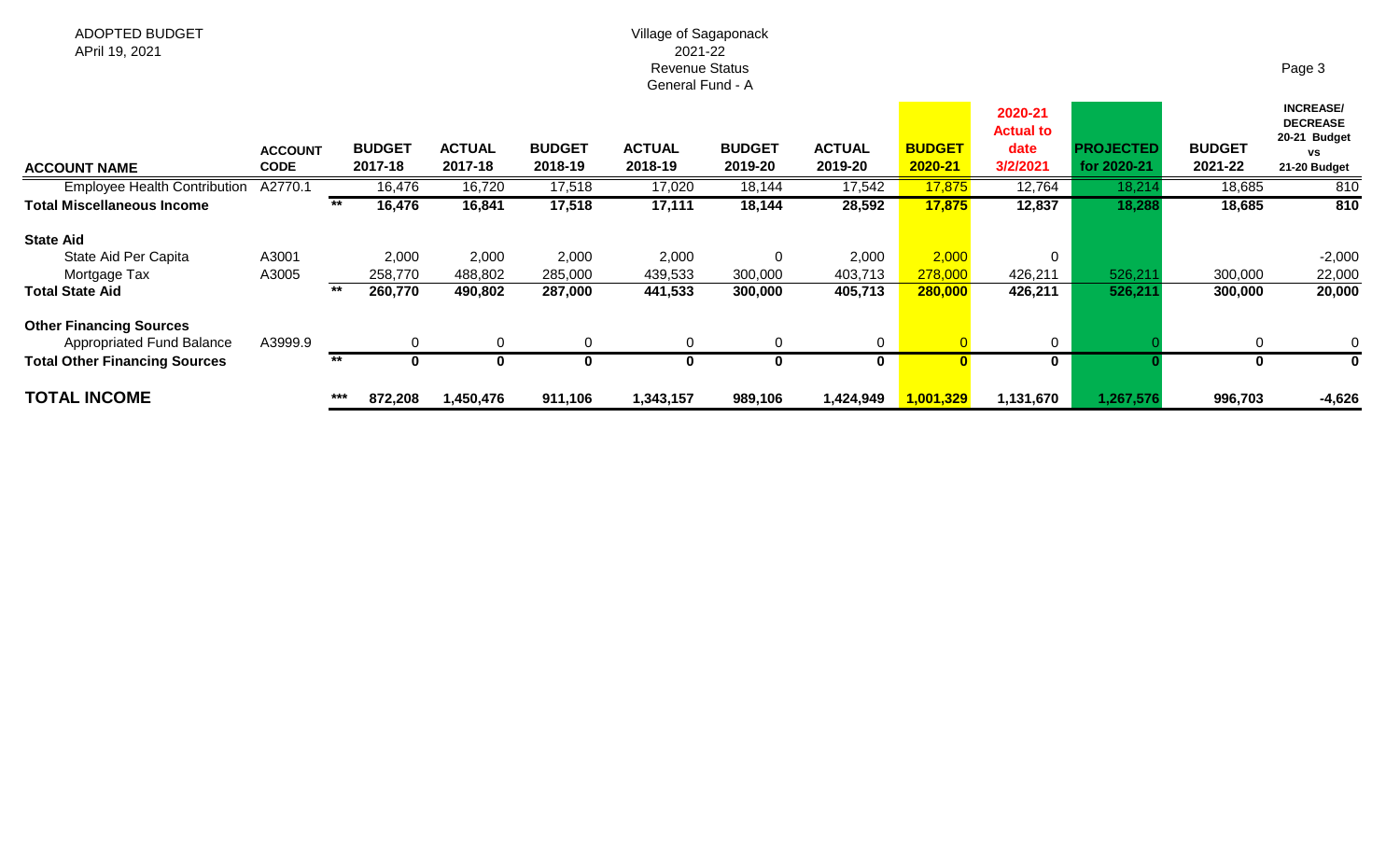| ADOPTED BUDGET<br>April 19, 2021       |                               |                          |                          |                          | Village of Sagaponack<br>2021-22<br><b>Comprehensive Budget Status</b> |                          |                          |                          |                                                        |                              |                          | Page 4                                                                   |
|----------------------------------------|-------------------------------|--------------------------|--------------------------|--------------------------|------------------------------------------------------------------------|--------------------------|--------------------------|--------------------------|--------------------------------------------------------|------------------------------|--------------------------|--------------------------------------------------------------------------|
|                                        |                               |                          |                          |                          | General Fund A                                                         |                          |                          |                          |                                                        |                              |                          |                                                                          |
| <b>ACCOUNT NAME</b>                    | <b>ACCOUNT</b><br><b>CODE</b> | <b>BUDGET</b><br>2017-18 | <b>ACTUAL</b><br>2017-18 | <b>BUDGET</b><br>2018-19 | <b>ACTUAL</b><br>2018-19                                               | <b>BUDGET</b><br>2019-20 | <b>ACTUAL</b><br>2019-20 | <b>BUDGET</b><br>2020-21 | 2020-21<br><b>ACTUAL TO</b><br><b>DATE</b><br>3/2/2021 | 2020-21<br><b>PROJECTION</b> | <b>BUDGET</b><br>2021-22 | 2021-22<br>budget over<br>2020-21<br><b>INCREASE/D</b><br><b>ECREASE</b> |
| <b>Board of Trustees</b>               |                               |                          |                          |                          |                                                                        |                          |                          |                          |                                                        |                              |                          |                                                                          |
| <b>Board of Trustees</b>               |                               |                          |                          |                          |                                                                        |                          |                          |                          |                                                        |                              |                          |                                                                          |
| LEGISLATIVE CONTRACTUAL                | A1010.40                      | 0                        | 0                        | $\Omega$                 | 0                                                                      | 0                        | 0                        |                          | $\mathbf 0$                                            |                              | 0                        |                                                                          |
| <b>SUPPLIES</b>                        | A1010.43                      | 0                        | 59                       | $\Omega$                 | $\Omega$                                                               | 0                        | $\mathbf 0$              |                          | 0                                                      |                              | $\Omega$                 | 0                                                                        |
| LEGISLATIVE CODIFICATION               | A1010.44                      | <sup>0</sup>             | $\Omega$                 | $\Omega$                 | $\Omega$                                                               | 0                        | $\mathbf 0$              |                          | 0                                                      |                              | $\Omega$                 | 0                                                                        |
| CONFERENCES/TRAINING                   | A1010.411                     | $\Omega$                 | 0                        | 0                        | 0                                                                      | 0                        | $\mathbf 0$              | $\overline{0}$           | 0                                                      |                              | $\mathbf 0$              | $\boldsymbol{0}$                                                         |
| <b>Total Board of Trustees</b>         |                               | 0<br>$*$                 | 59                       | $\pmb{0}$                | 0                                                                      | 0                        | $\mathbf 0$              | $\overline{0}$           | $\mathbf 0$                                            |                              | 0                        | $\boldsymbol{0}$                                                         |
| <b>Total Board of Trustees</b>         |                               | $\mathbf 0$              | 59                       | $\mathbf 0$              | $\mathbf 0$                                                            | $\mathbf{0}$             | $\mathbf 0$              | $\mathbf{0}$             | $\mathbf{0}$                                           |                              | $\mathbf 0$              | $\overline{\mathbf{0}}$                                                  |
| <b>Executive</b><br>Mayor              |                               |                          |                          |                          |                                                                        |                          |                          |                          |                                                        |                              |                          |                                                                          |
| CONTRACTUAL & MISC                     | A1210.40                      | $\Omega$                 | 0                        | $\pmb{0}$                | 0                                                                      | 0                        | $\boldsymbol{0}$         | $\overline{0}$           | 0                                                      |                              | $\mathbf 0$              | 0                                                                        |
| <b>OTHER EXPENSES</b>                  | A1210.41                      | 1,200                    | 0                        | 2,500                    | 3,120                                                                  | 1,200                    | $\mathbf 0$              | 3,500                    | 0                                                      |                              | 2,000                    | $-1,500$                                                                 |
| CONFERENCES/TRAINING                   | A1210.411                     | <sup>0</sup>             | 0                        | $\Omega$                 | 0                                                                      | $\Omega$                 | $\pmb{0}$                | $\Omega$                 | 0                                                      |                              | $\mathbf 0$              | 0                                                                        |
| <b>Total Executive</b>                 |                               | 1,200<br>$**$            | $\bf{0}$                 | 2,500                    | 3,120                                                                  | 1,200                    | $\mathbf 0$              | 3,500                    | $\mathbf 0$                                            |                              | 2,000                    | $-1,500$                                                                 |
| <b>Finance</b>                         |                               |                          |                          |                          |                                                                        |                          |                          |                          |                                                        |                              |                          |                                                                          |
| Auditing                               |                               |                          |                          |                          |                                                                        |                          |                          |                          |                                                        |                              |                          |                                                                          |
| <b>AUDITOR</b><br>Finance              | A1320.40                      | 6,000                    | 6,000                    | 6,500                    | 6,000                                                                  | 7,000                    | 7,000                    | 7,000                    | 0                                                      | 7,000                        | 7,000                    | 0<br>$\mathbf 0$                                                         |
| CONTRACTUAL                            | A1325.40                      | 0                        | 0                        | 0                        | 0                                                                      | 0                        | 0                        | $\overline{0}$           | 0                                                      |                              | 0                        | 0                                                                        |
| <b>BOND ISSUE &amp; NOTE EXPENSE</b>   | A1325.42                      | 0                        | 0                        | $\Omega$                 | 0                                                                      | 0                        | $\mathbf 0$              |                          | 4,000                                                  | 4,000                        | $\mathbf 0$              | $\pmb{0}$                                                                |
| FINANCE ASSESSOR/DATA PROCESS A1355.40 |                               | $\Omega$                 | 0                        | $\Omega$                 | 0                                                                      | $\Omega$                 | $\mathbf 0$              |                          | 0                                                      |                              | $\mathbf 0$              | $\pmb{0}$                                                                |
| <b>Total Finance</b>                   |                               | 6,000                    | 6,000                    | 6,500                    | 6,000                                                                  | 7,000                    | 7,000                    | 7,000                    | 4,000                                                  | 11,000                       | 7,000                    | $\pmb{0}$                                                                |
| <b>Total Finance</b>                   |                               | 6,000                    | 6,000                    | 6,500                    | 6,000                                                                  | 7,000                    | 7,000                    | 7,000                    | 4,000                                                  | 11,000                       | 7,000                    | $\overline{\mathbf{0}}$                                                  |
| <b>Staff</b>                           |                               |                          |                          |                          |                                                                        |                          |                          |                          |                                                        |                              |                          |                                                                          |
| Clerk                                  |                               |                          |                          |                          |                                                                        |                          |                          |                          |                                                        |                              |                          |                                                                          |
| PERSONAL SERVICES                      | A1410.10                      | 100,449                  | 95,592                   | 102,784                  | 102,502                                                                | 105,353                  | 105,351                  | 107,983                  | 79,727                                                 | 107,983                      | 110,024                  | 2,041                                                                    |
| <b>EQUIPMENT</b>                       | A1410.20                      | 2,000                    | $\overline{0}$           | 15,000                   | 13,404                                                                 | 5,000                    | 3,460                    | 4,000                    | 547                                                    | 547                          | 3,000                    | $-1,000$                                                                 |
| <b>TELEPHONE</b><br>POSTAGE            | A1410.41<br>A1410.42          | 1,800<br>1,500           | 1,713<br>613             | 1,800<br>1,000           | 1,713<br>1,211                                                         | 1,800<br>1,000           | 1,720<br>1,065           | 1,800<br>1,000           | 1,369<br>696                                           | 1,800<br>925                 | 1,800<br>1,000           | 0<br>$\mathbf 0$                                                         |
| PETTY CASH                             | A1410.43                      | 1,000                    | 675                      | 1,000                    | 516                                                                    | 1,000                    | 489                      | 1,000                    | 95                                                     | 200                          | 600                      | $-400$                                                                   |
| COPIER                                 | A1410.44                      | 4,000                    | 440                      | 1,000                    | 563                                                                    | 1,000                    | 878                      | 1,000                    | 228                                                    | 500                          | 800                      | $-200$                                                                   |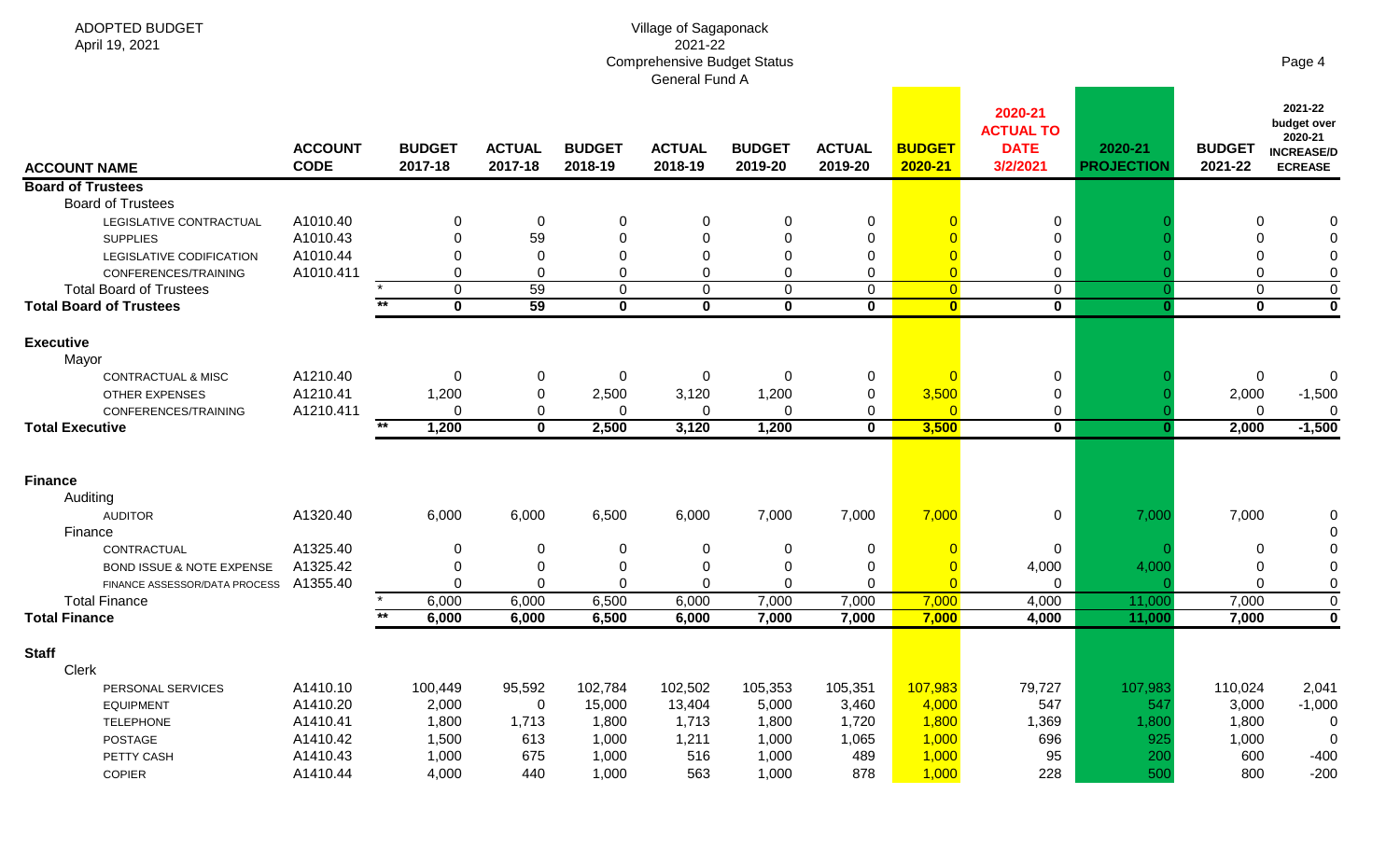|                                                           |                               |                          |                          |                          | OGIIGIAI I UIIU A        |                          |                          |                          |                                                        |                              |                          |                                                                          |
|-----------------------------------------------------------|-------------------------------|--------------------------|--------------------------|--------------------------|--------------------------|--------------------------|--------------------------|--------------------------|--------------------------------------------------------|------------------------------|--------------------------|--------------------------------------------------------------------------|
| <b>ACCOUNT NAME</b>                                       | <b>ACCOUNT</b><br><b>CODE</b> | <b>BUDGET</b><br>2017-18 | <b>ACTUAL</b><br>2017-18 | <b>BUDGET</b><br>2017-18 | <b>ACTUAL</b><br>2018-19 | <b>BUDGET</b><br>2019-20 | <b>ACTUAL</b><br>2019-20 | <b>BUDGET</b><br>2020-21 | 2020-21<br><b>ACTUAL TO</b><br><b>DATE</b><br>3/2/2021 | 2020-21<br><b>PROJECTION</b> | <b>BUDGET</b><br>2021-22 | 2021-22<br>budget over<br>2020-21<br><b>INCREASE/D</b><br><b>ECREASE</b> |
| RECORDS MANAGEMENT                                        | A1410.45                      | 2,000                    | 406                      | 1,000                    | 1,121                    | 1,000                    | $\overline{0}$           | 1,000                    | $\overline{0}$                                         | 500                          | 1,000                    | $\mathbf 0$                                                              |
| OFFICE SUPPLIES                                           | A1410.46                      | 3,000                    | 4,009                    | 4,500                    | 3,243                    | 4,500                    | 3,285                    | 4,500                    | 3,194                                                  | 4,500                        | 4,500                    | 0                                                                        |
| <b>WEBSITE</b>                                            | A1410.47                      | 3,500                    | 466                      | 2,000                    | 473                      | 1,000                    | 318                      | 1,000                    | 100                                                    | 500                          | 1,000                    | $\mathbf 0$                                                              |
| CODE BOOKS                                                | A1410.48                      | 5,000                    | 4,107                    | 5,000                    | 1,857                    | 5,000                    | 2,517                    | 5,000                    | 1,810                                                  | 3,000                        | 5,000                    | $\mathbf 0$                                                              |
| LEGAL ADVERTISING & PRINTING A1410.49                     |                               | 3,000                    | 1,551                    | 3,000                    | 1,023                    | 3,000                    | 1,361                    | 2,000                    | 1,104                                                  | 1,500                        | 1,500                    | $-500$                                                                   |
| CONFERENCES/TRAINING                                      | A1410.50                      | 1,000                    | 170                      | 1,000                    | 105                      | 1,000                    | 35                       | 1,000                    | 139                                                    | 300                          | 1,000                    | $\boldsymbol{0}$                                                         |
| CONTRACTUAL                                               | A1410.51                      | 5,000                    | 7,402                    | 9,000                    | 7,443                    | 13,500                   | 10,119                   | 10,000                   | 3,449                                                  | 9,000                        | 10,000                   | $\pmb{0}$                                                                |
| <b>Total Clerk</b>                                        |                               | 133,249                  | 117,145                  | 148,084                  | 135,176                  | 144,153                  | 130,599                  | 141,283                  | 92,459                                                 | 131,255                      | 141,224                  | $-59$                                                                    |
| Legal                                                     |                               |                          |                          |                          |                          |                          |                          |                          |                                                        |                              |                          |                                                                          |
| <b>COUNSEL RETAINER</b>                                   | A1420.41                      | $\Omega$                 | $\mathbf 0$              | $\mathbf 0$              | 0                        | 0                        | $\mathbf 0$              | $\overline{0}$           | $\overline{0}$                                         |                              | $\mathbf 0$              | 0                                                                        |
| <b>COUNSEL NON-RETAINER</b>                               | A1420.42                      | 30,000                   | 31,175                   | 30,000                   | 26,061                   | 35,000                   | 20,550                   | 30,000                   | 20,976                                                 | 30,000                       | 30,000                   | 0                                                                        |
| <b>Total Legal</b>                                        |                               | 30,000                   | 31,175                   | 30,000                   | 26,061                   | 35,000                   | 20,550                   | 30,000                   | 20,976                                                 | 30,000                       | 30,000                   | $\overline{0}$                                                           |
| Planner                                                   |                               |                          |                          |                          |                          |                          |                          |                          |                                                        |                              |                          |                                                                          |
| CONTRACTURAL                                              | A1430.44                      | 2,000                    | 848                      | 2,000                    | 5,749                    | 3,000                    | 2,773                    | 3,000                    | 2,935                                                  | 3,000                        | 3,000                    | 0                                                                        |
| <b>Total Planner</b>                                      |                               | 2,000                    | 848                      | 2,000                    | 5,749                    | 3,000                    | 2,773                    | 3,000                    | 2,935                                                  | 3,000                        | 3,000                    | $\mathbf 0$                                                              |
| Engineer                                                  |                               |                          |                          |                          |                          |                          |                          |                          |                                                        |                              |                          |                                                                          |
| CONTRACTUAL                                               | A1440.44                      | 3,000                    | 540                      | 2,000                    | 338                      | 2,000                    | 1,213                    | 2,000                    | 1,215                                                  | 2,000                        | 4,000                    | 2,000                                                                    |
| <b>Total Engineer</b>                                     |                               | $\star$<br>3,000         | 540                      | 2,000                    | 338                      | 2,000                    | 1,213                    | 2,000                    | 1,215                                                  | 2,000                        | 4,000                    | 2,000                                                                    |
| Elections                                                 |                               |                          |                          |                          |                          |                          |                          |                          |                                                        |                              |                          |                                                                          |
| ELECTION SUPPLIES                                         | A1450.41                      | 275                      | 154                      | 274                      | 241                      | 250                      | 147                      | 250                      | 168                                                    | 168                          | 250                      | 0                                                                        |
| ELECTION CONTRACT EXPENSE                                 | A1450.44                      | 125                      | 113                      | 125                      | 113                      | 125                      | 113                      | 125                      | 113                                                    | 113                          | 125                      | $\mathbf 0$                                                              |
| <b>Total Elections</b>                                    |                               | 400                      | 266                      | 399                      | 354                      | 375                      | 260                      | 375                      | 280                                                    | 281                          | 375                      | $\mathbf 0$                                                              |
| <b>Total Staff</b>                                        |                               | 168,649                  | 149,974                  | 182,483                  | 167,677                  | 184,528                  | 155,394                  | 176,658                  | 117,865                                                | 166,536                      | 178,599                  | 1,941                                                                    |
| <b>Buildings</b>                                          |                               |                          |                          |                          |                          |                          |                          |                          |                                                        |                              |                          |                                                                          |
| <b>Village Hall</b><br>VILLAGE HALL IMPROVEMENTS A1620.26 |                               | 5,000                    | 10,758                   | 5,000                    | 3,320                    | 5,000                    | 9,621                    | 5,000                    | 1,016                                                  | 1,016                        | 5,000                    |                                                                          |
| SUPPLIES & OTHER                                          | A1620.41                      | 1,000                    | 932                      | 1,000                    | 932                      | 1,000                    | 1,380                    | 3,400                    | 1,277                                                  | 2,000                        | 2,500                    | $-900$                                                                   |
| <b>UTILITIES</b>                                          | A1620.42                      | 4,500                    | 4,552                    | 4,500                    | 5,215                    | 5,000                    | 4,949                    | 6,000                    | 4,023                                                  | 6,000                        | 6,000                    | 0                                                                        |
| CONTRACTURAL                                              | A1620.44                      | 14,300                   | 13,758                   | 14,300                   | 12,695                   | 14,300                   | 11,993                   | 13,000                   | 11,264                                                 | 15,000                       | 16,000                   | 3,000                                                                    |
| MAINTENANCE                                               | A1620.46                      | 4,000                    | 1,982                    | 4,000                    | 4,742                    | 4,000                    | 1,366                    | 2,000                    | 896                                                    | 1,000                        | 2,000                    | 0                                                                        |
| <b>Total Buildings</b>                                    |                               | 28,800                   | 31,983                   | 28,800                   | 26,904                   | 29,300                   | 29,309                   | 29,400                   | 18,477                                                 | 25,016                       | 31,500                   | 2,100                                                                    |
| <b>Total Buildings</b>                                    |                               | $**$<br>28,800           | 31,983                   | 28,800                   | 26,904                   | 29,300                   | 29,309                   | 29,400                   | 18,477                                                 | 25,016                       | 31,500                   | 2,100                                                                    |
|                                                           |                               |                          |                          |                          |                          |                          |                          |                          |                                                        |                              |                          |                                                                          |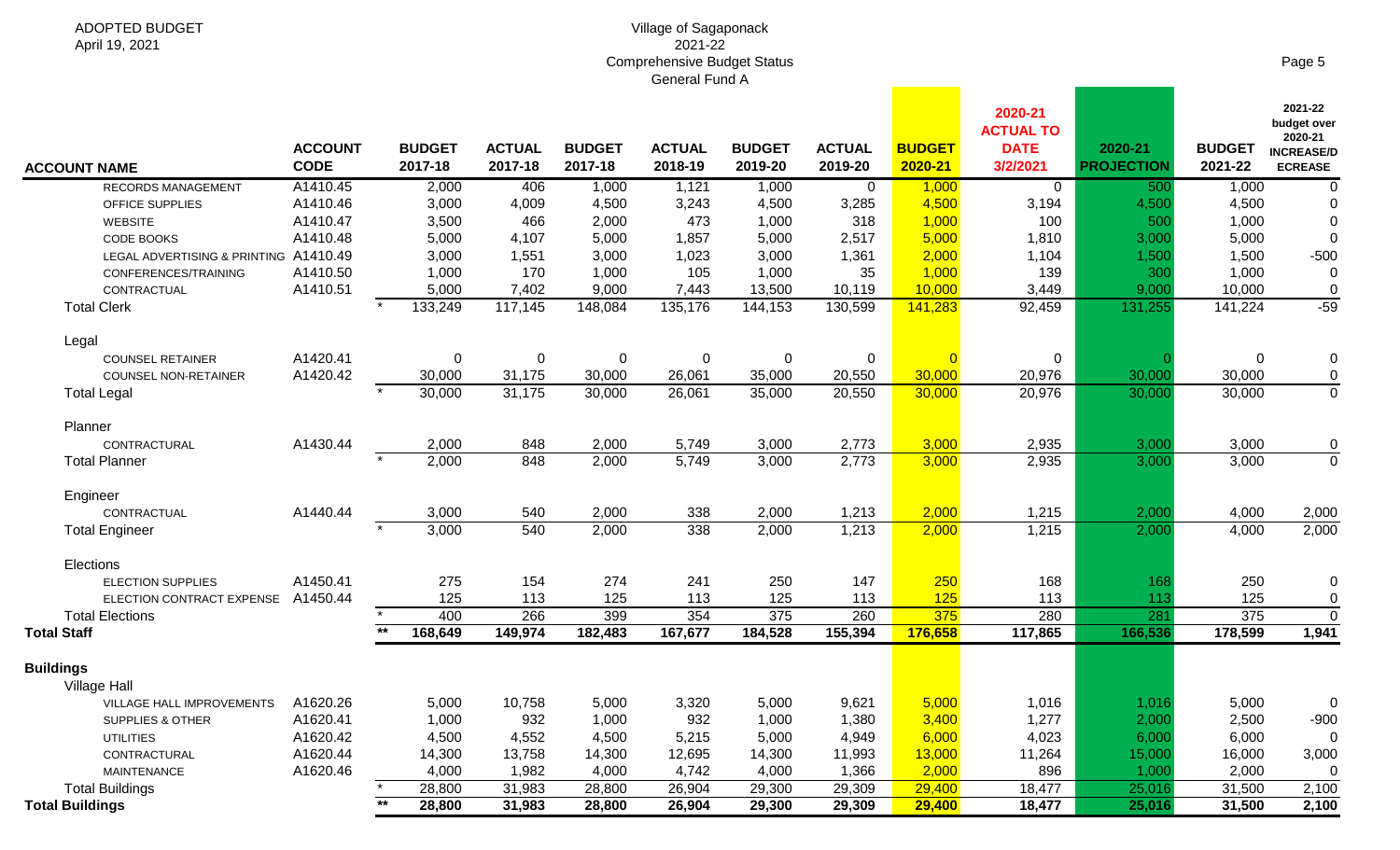**Contract Contract** 

|                                             | <b>ACCOUNT</b> |       | <b>BUDGET</b>    | <b>ACTUAL</b>  | <b>BUDGET</b>  | <b>ACTUAL</b> | <b>BUDGET</b>  | <b>ACTUAL</b> | <b>BUDGET</b>  | 2020-21<br><b>ACTUAL TO</b><br><b>DATE</b> | 2020-21           | <b>BUDGET</b>  | 2021-22<br>budget over<br>2020-21<br><b>INCREASE/D</b> |
|---------------------------------------------|----------------|-------|------------------|----------------|----------------|---------------|----------------|---------------|----------------|--------------------------------------------|-------------------|----------------|--------------------------------------------------------|
| <b>ACCOUNT NAME</b>                         | <b>CODE</b>    |       | 2017-18          | 2017-18        | 2017-18        | 2018-19       | 2019-20        | 2019-20       | 2020-21        | 3/2/2021                                   | <b>PROJECTION</b> | 2021-22        | <b>ECREASE</b>                                         |
| <b>Special Items</b><br>Insurance           |                |       |                  |                |                |               |                |               |                |                                            |                   |                |                                                        |
|                                             | A1910.00       |       | 8,000            | 6,307          | 7,000          | 6,286         | 7,000          | 6,425         | 6,900          |                                            |                   | 7,000          | 100                                                    |
| <b>GENERAL LIABILITY</b>                    | A1910.01       |       | 2,000            | 2,050          | 2,200          | 2,295         | 2,300          | 2,577         | 2,600          | 6,534<br>2,595                             | 6,534<br>2,595    | 3,000          | 400                                                    |
| PUBLIC OFFICIALS LIABILITY                  | A1910.02       |       | 5,000            | 5,643          | 6,000          | 5,618         | 6,000          | 5,625         | 6,000          | 5,264                                      | 5,264             | 6,000          | 0                                                      |
| WORKERS COMPENSATION<br>COMMERCIAL UMBRELLA | A1910.03       |       | 10,000           | 8,985          | 9,800          | 9,156         | 9,700          | 9,435         | 9,500          | 9,851                                      | 9,851             | 10,000         | 500                                                    |
| <b>Total Insurance</b>                      |                |       | 25,000           | 22,985         | 25,000         | 23,355        | 25,000         | 24,062        | 25,000         | 24,243                                     | 24,244            | 26,000         | 1,000                                                  |
|                                             |                |       |                  |                |                |               |                |               |                |                                            |                   |                |                                                        |
| <b>Association Dues</b>                     |                |       |                  |                |                |               |                |               |                |                                            |                   |                |                                                        |
| MUNICIPAL DUES                              | A1920.04       |       | 1,952            | 1,957          | 1,957          | 1,957         | 1,957          | 2,002         | 2,050          | 1,952                                      | 2,050             | 2,050          | 0                                                      |
| <b>Total Association Dues</b>               |                |       | 1,952            | 1,957          | 1,957          | 1,957         | 1,957          | 2,002         | 2,050          | 1,952                                      | 2,050             | 2,050          | $\mathbf 0$                                            |
| Judgments & Claims                          |                |       |                  |                |                |               |                |               |                |                                            |                   |                |                                                        |
| <b>JUDGMENTS &amp; CLAIMS</b>               | A1930.00       |       | 200              | 832            | 1,000          | 397           | 1,000          | 256           | 1,000          | 174                                        | 205               | 1,000          | 0                                                      |
| Total Judgment & Claims                     |                |       | $\overline{200}$ | 832            | 1,000          | 397           | 1,000          | 256           | 1,000          | $\frac{1}{174}$                            | 205               | 1,000          | $\mathbf 0$                                            |
| <b>MTA Taxes</b>                            |                |       |                  |                |                |               |                |               |                |                                            |                   |                |                                                        |
| <b>MTA TAXES</b>                            | A1940.00       |       | 0                | $\mathbf 0$    | 0              | 0             | 0              | $\mathbf 0$   | $\overline{0}$ | $\mathbf 0$                                |                   | $\pmb{0}$      | $\mathbf 0$                                            |
| <b>Total MTA Taxes</b>                      |                |       | $\Omega$         | $\overline{0}$ | $\overline{0}$ | $\Omega$      | $\overline{0}$ | $\mathbf 0$   | $\Omega$       | $\Omega$                                   |                   | $\mathbf 0$    | $\overline{0}$                                         |
| Taxes & Assessment on Real Prop             |                |       |                  |                |                |               |                |               |                |                                            |                   |                |                                                        |
| TAXES ON REAL PROPERTY                      | A1950.00       |       | 0                | 0              | $\pmb{0}$      | 0             | 0              | $\mathbf 0$   | $\Omega$       | 0                                          |                   | 0              | 0                                                      |
| Total Taxes & Assess on Real Prop           |                |       | $\Omega$         | $\overline{0}$ | $\overline{0}$ | $\Omega$      | $\mathbf 0$    | $\mathbf 0$   | $\Omega$       | $\overline{0}$                             |                   | $\overline{0}$ | $\overline{0}$                                         |
|                                             |                |       |                  |                |                |               |                |               |                |                                            |                   |                |                                                        |
| Contingency<br><b>CONTINGENCY</b>           | A1990.40       |       | 20,000           | 1,955          | 20,000         | 20,000        | 20,000         | $\mathbf 0$   | 20,000         | 0                                          |                   | 20,000         | 0                                                      |
| <b>Total Contingency</b>                    |                |       | 20,000           | 1,955          | 20,000         | 20,000        | 20,000         | $\mathbf 0$   | 20,000         | $\overline{0}$                             |                   | 20,000         | $\overline{0}$                                         |
| <b>Total Special Items</b>                  |                | $***$ | 47,152           | 27,729         | 47,957         | 45,709        | 47,957         | 26,320        | 48,050         | 26,369                                     | 26,499            | 49,050         | 1,000                                                  |
|                                             |                |       |                  |                |                |               |                |               |                |                                            |                   |                |                                                        |
| <b>Building Department</b>                  |                |       |                  |                |                |               |                |               |                |                                            |                   |                |                                                        |
| <b>BUILDING INSPECTOR</b>                   | A3620.10       |       | 68,482           | 55,799         | 57,552         | 57,913        | 58,991         | 57,268        | 60,455         | 41,883                                     | 60,455            | 61,966         | 1,511                                                  |
| <b>CLERICAL</b>                             | A3620.11       |       | 58,942           | 53,734         | 55,532         | 55,063        | 56,920         | 56,909        | 58,316         | 38,911                                     | 58,316            | 59,116         | 800                                                    |
| <b>EQUIPMENT</b>                            | A3620.20       |       | 5,300            | 685            | 1,000          | $\Omega$      | 4,000          | 3,319         | 3,000          | 508                                        | 1,500             | 2,000          | $-1,000$                                               |
| <b>SUPPLIES</b>                             | A3620.40       |       | 2,000            | 1,816          | 1,500          | 1,723         | 1,000          | 1,087         | 2,000          | 1,412                                      | 2,000             | 2,000          | 0                                                      |
| CODE ENFORCEMENT OFFICER                    | A3620.41       |       | 10,000           | $\Omega$       | $\Omega$       | $\Omega$      | $\Omega$       | $\Omega$      | $\Omega$       | 0                                          | O                 | $\Omega$       | 0                                                      |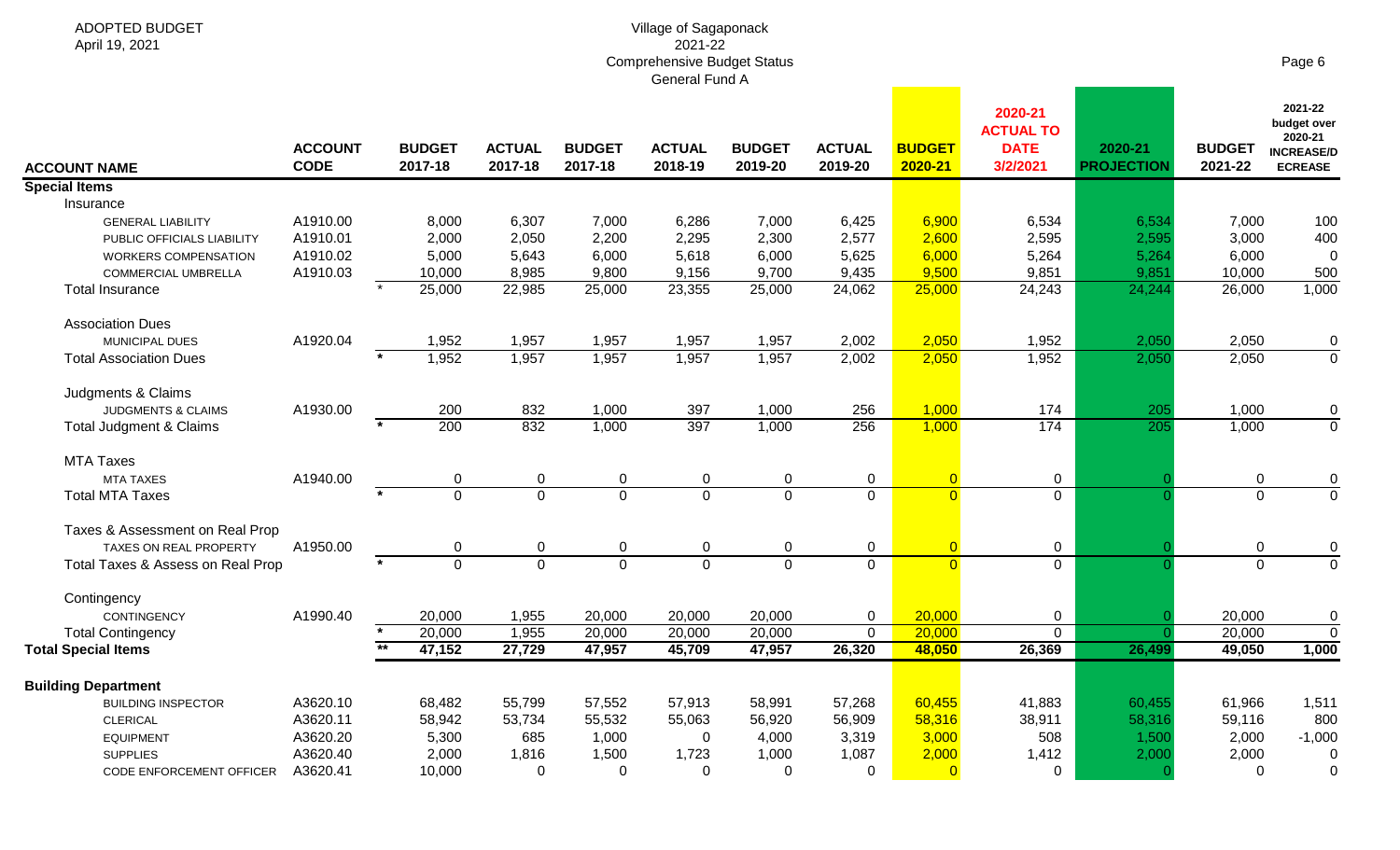ADOPTED BUDGET

April 19, 2021

|                                               |                               |              |                          |                            |                          | OCHCLAH UHU A            |                          |                          |                          |                                                        |                              |                          |                                                                          |
|-----------------------------------------------|-------------------------------|--------------|--------------------------|----------------------------|--------------------------|--------------------------|--------------------------|--------------------------|--------------------------|--------------------------------------------------------|------------------------------|--------------------------|--------------------------------------------------------------------------|
| <b>ACCOUNT NAME</b>                           | <b>ACCOUNT</b><br><b>CODE</b> |              | <b>BUDGET</b><br>2017-18 | <b>ACTUAL</b><br>2017-18   | <b>BUDGET</b><br>2017-18 | <b>ACTUAL</b><br>2018-19 | <b>BUDGET</b><br>2019-20 | <b>ACTUAL</b><br>2019-20 | <b>BUDGET</b><br>2020-21 | 2020-21<br><b>ACTUAL TO</b><br><b>DATE</b><br>3/2/2021 | 2020-21<br><b>PROJECTION</b> | <b>BUDGET</b><br>2021-22 | 2021-22<br>budget over<br>2020-21<br><b>INCREASE/D</b><br><b>ECREASE</b> |
| CONTRACTUAL                                   | A3620.44                      |              | 2,000                    | 3,307                      | 5,200                    | 6,032                    | 6,200                    | 5,702                    | 6,662                    | 5,343                                                  | 6,662                        | 7,555                    | 893                                                                      |
| <b>Total Building Department</b>              |                               | $\star\star$ | 146,724                  | 115,341                    | 120,784                  | 120,732 0                | 127,110                  | 124,286 0                | 130,433                  | 88,057                                                 | 128,933                      | 132,637                  | 2,204                                                                    |
| <b>Registrar of Vital Statistics</b>          |                               |              |                          |                            |                          |                          |                          |                          |                          |                                                        |                              |                          |                                                                          |
| <b>Registrar of Vital Statistics</b>          |                               |              |                          |                            |                          |                          |                          |                          |                          |                                                        |                              |                          |                                                                          |
| SUPPLIES & OTHER                              | A4020.41                      |              | $\mathbf 0$              | $\mathbf 0$                | 0                        | $\mathbf 0$              | $\mathbf 0$              | $\overline{0}$           | $\overline{0}$           | 0                                                      |                              | $\mathbf 0$              | $\pmb{0}$                                                                |
| <b>Total Registrar of Vital Statistics</b>    |                               | $***$        | $\overline{0}$           | $\overline{0}$<br>$\bf{0}$ | 0                        | $\overline{0}$           | $\mathbf 0$<br>$\bf{0}$  | $\overline{0}$           | $\overline{0}$           | 0                                                      | -0                           | 0                        | $\overline{0}$<br>$\overline{\mathbf{0}}$                                |
| <b>Total Registrar of Vital Statistics</b>    |                               |              | $\mathbf 0$              |                            | $\mathbf 0$              | $\mathbf 0$              |                          | $\mathbf 0$              | $\mathbf{0}$             | $\mathbf{0}$                                           |                              | $\mathbf 0$              |                                                                          |
| <b>Highway Department</b><br>Road Maintenance |                               |              |                          |                            |                          |                          |                          |                          |                          |                                                        |                              |                          |                                                                          |
| STREETS- CAPITAL EXPENSE                      | A5110.20                      |              | $\overline{0}$           | $\Omega$                   | 0                        | $\mathbf 0$              | $\mathbf 0$              | 0                        | $\overline{0}$           | 0                                                      |                              | $\mathbf 0$              | 0                                                                        |
| SUPPLIES & OTHER                              | A5110.41                      |              | $\Omega$                 |                            | 2,000                    | 650                      | 5,000                    | 4,985                    | 5,000                    | 270                                                    | 3,000                        | 5,000                    | $\overline{0}$                                                           |
| <b>DRAINAGE</b>                               | A5110.43                      |              | $\mathbf 0$              | $\Omega$                   | 0                        | $\mathbf 0$              | 0                        | 0                        | $\overline{0}$           | 0                                                      |                              | 0                        | $\boldsymbol{0}$                                                         |
| CONCRETE/SIDEWALKS                            | A5110.44                      |              | 0                        | $\Omega$                   | $\Omega$                 | $\Omega$                 | $\Omega$                 | $\Omega$                 | $\Omega$                 | 0                                                      |                              | $\Omega$                 | $\overline{0}$                                                           |
| <b>Total Road Maintenance</b>                 |                               |              | $\overline{0}$           | $\mathbf 0$                | 2,000                    | 650                      | 5,000                    | 4,985                    | 5,000                    | 270                                                    | 3,000                        | 5,000                    | $\overline{0}$                                                           |
| <b>Total Highway Department</b>               |                               | $***$        | $\overline{\mathbf{0}}$  | $\overline{\mathbf{0}}$    | 2,000                    | 650                      | 5,000                    | 4,985                    | 5,000                    | 270                                                    | 3,000                        | 5,000                    | $\overline{\mathbf{0}}$                                                  |
| <b>Land Use &amp; Environment</b><br>Zoning   |                               |              |                          |                            |                          |                          |                          |                          |                          |                                                        |                              |                          |                                                                          |
| CONTRACTUAL                                   | A8010.40                      |              | 7,000                    | 1,264                      | 5,000                    | 2,472                    | 5,000                    | 3,338                    | 5,000                    | 1,126                                                  | 3,000                        | 4,000                    | $-1,000$                                                                 |
| LEGAL                                         | A8010.44                      |              | 25,000                   | 24,404                     | 25,000                   | 26,410                   | 30,000                   | 26,550                   | 30,000                   | 23,336                                                 | 30,000                       | 30,000                   | 0                                                                        |
| MISC.                                         | A8010.47                      |              | 500                      | 325                        | 500                      | 477                      | 500                      | 40                       | 500                      | 179                                                    | 179                          | 500                      | $\overline{0}$                                                           |
| <b>Total Zoning</b>                           |                               |              | 32,500                   | 25,993                     | 30,500                   | 29,358                   | 35,500                   | 29,928                   | 35,500                   | 24,642                                                 | 33,179                       | 34,500                   | $-1,000$                                                                 |
| Planning                                      |                               |              |                          |                            |                          |                          |                          |                          |                          |                                                        |                              |                          |                                                                          |
| <b>Planning Contractural</b>                  | A8020.40                      |              | $\mathbf 0$              | $\Omega$                   | 0                        | $\mathbf 0$              | 0                        | 0                        | $\Omega$                 | 0                                                      |                              | 0                        | 0                                                                        |
| <b>Engineering Contractural</b>               | A8020.42                      |              | $\mathbf 0$              | $\mathbf 0$                | 0                        | $\mathbf 0$              | $\mathbf 0$              | 0                        | $\Omega$                 | 0                                                      |                              | $\mathbf 0$              | $\overline{0}$                                                           |
| <b>LEGAL</b>                                  | A8020.44                      |              | 30,000                   | 18,357                     | 20,000                   | 45,645                   | 25,000                   | 41,470                   | 35,000                   | 20,295                                                 | 35,000                       | 35,000                   | $\pmb{0}$                                                                |
| MISC.                                         | A8020.47                      |              | 500                      | 325                        | 500                      | 280                      | 500                      | $\Omega$                 | 500                      | 120                                                    | 120                          | 500                      | $\overline{0}$                                                           |
| <b>Total Planning</b>                         |                               |              | 30,500                   | 18,682                     | 20,500                   | 45,925                   | 25,500                   | 41,470                   | 35,500                   | 20,415                                                 | 35,120                       | 35,500                   | $\overline{0}$                                                           |
| AHRB                                          |                               |              |                          |                            |                          |                          |                          |                          |                          |                                                        |                              |                          |                                                                          |
| CONTRACTUAL                                   | A8030.40                      |              | 2,000                    | 0                          | 1,000                    | 388                      | 1,000                    | 0                        | 1,000                    | 0                                                      |                              | 1,000                    | 0                                                                        |
| <b>LEGAL</b>                                  | A8030.44                      |              | 5,000                    | 2,550                      | 7,000                    | 9,163                    | 10,000                   | 5,500                    | 10,000                   | 10,350                                                 | 11,950                       | 12,000                   | 2,000                                                                    |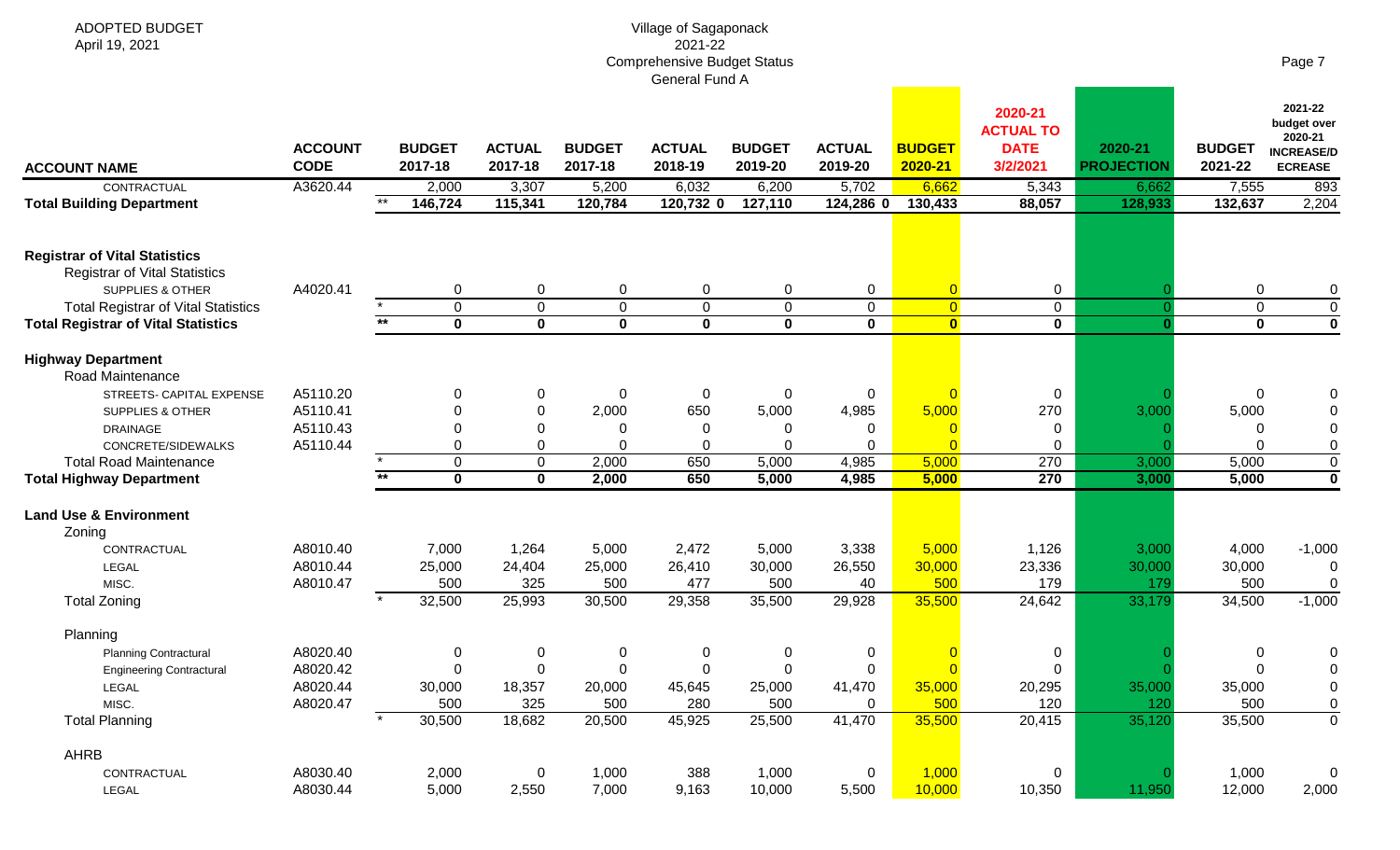| <b>ACCOUNT NAME</b>                       | <b>ACCOUNT</b><br><b>CODE</b> |       | <b>BUDGET</b><br>2017-18 | <b>ACTUAL</b><br>2017-18 | <b>BUDGET</b><br>2017-18 | <b>ACTUAL</b><br>2018-19 | <b>BUDGET</b><br>2019-20 | <b>ACTUAL</b><br>2019-20 | <b>BUDGET</b><br>2020-21 | 2020-21<br><b>ACTUAL TO</b><br><b>DATE</b><br>3/2/2021 | 2020-21<br><b>PROJECTION</b> | <b>BUDGET</b><br>2021-22 | 2021-22 budget<br>over 2020-<br>21<br><b>INCREASE/DE</b><br><b>CREASE</b> |
|-------------------------------------------|-------------------------------|-------|--------------------------|--------------------------|--------------------------|--------------------------|--------------------------|--------------------------|--------------------------|--------------------------------------------------------|------------------------------|--------------------------|---------------------------------------------------------------------------|
| MISC.                                     | A8030.20                      |       | 150                      | 0                        | 150                      | $\mathbf 0$              | 150                      | $\Omega$                 | 150                      | 89                                                     | 89                           | 150                      | $\mathbf 0$                                                               |
| <b>Total AHRB</b>                         |                               |       | 7,150                    | 2,550                    | 8,150                    | 9,550                    | 11,150                   | 5,500                    | 11,150                   | 10,439                                                 | 12,039                       | 13,150                   | 2,000                                                                     |
| <b>Environmental Control</b>              |                               |       |                          |                          |                          |                          |                          |                          |                          |                                                        |                              |                          |                                                                           |
| Wild Life Management                      | A8090.01                      |       | 0                        | 0                        | 0                        | 26,625                   | 30,000                   | 31,689                   | 30,000                   | 20,000                                                 | 10,000                       | 30,000                   | $\mathbf 0$                                                               |
| <b>Total Environmental Control</b>        |                               |       | $\mathbf 0$              | $\Omega$                 | $\overline{0}$           | 26,625                   | 30,000                   | 31,689                   | 30,000                   | 20,000                                                 | 10,000                       | 30,000                   | $\overline{0}$                                                            |
| <b>Total Land Use &amp; Environmental</b> |                               | $*$   | $70,150$ 0               | 47,225 0                 | $59,150$ 0               | 111,458 0                | 102,150 0                | 108,586 0                | 112,150                  | 75,496                                                 | 90,338                       | 113,150                  | 1,000                                                                     |
| <b>Employee Benefits</b>                  |                               |       |                          |                          |                          |                          |                          |                          |                          |                                                        |                              |                          |                                                                           |
| Retirement                                | A9010.80                      |       | 22,119                   | 21,948                   | 22,183                   | 21,878                   | 21,757                   | 23,458                   | 23,472                   | 20,284                                                 | 20,284                       | 26,743                   | 3,271                                                                     |
| <b>Social Security</b>                    | A9030.80                      |       | 19,000                   | 16,267                   | 19,000                   | 17,253                   | 19,475                   | 17,417                   | 19,475                   | 13,077                                                 | 19,475                       | 20,800                   | 1,325                                                                     |
| Unemployment Ins                          | A9050.80                      |       | $\mathbf 0$              | 0                        | 0                        | 0                        | 0                        | 0                        | $\overline{0}$           | 0                                                      |                              | 0                        | 0                                                                         |
| <b>Disability Insurance</b>               | A9055.80                      |       | 450                      | 293                      | 450                      | 293                      | 350                      | 293                      | 350                      | $\Omega$                                               | 350                          | 350                      | $\Omega$                                                                  |
| Health/Dental Insurance                   | A9060.80                      |       | 68,000                   | 65,724                   | 71,727                   | 69,637                   | 72,815                   | 70,393                   | 71,640                   | 58,899                                                 | 70,858                       | 75,742                   | 4,102                                                                     |
| <b>Compensated Absences</b>               | A9089.09                      |       | 11,589                   | 8,618                    | 12,053                   | 10,183                   | 11,957                   | 8,823                    | 12,870                   | 10,932                                                 | 10,932                       | 11,637                   | $-1,233$                                                                  |
| <b>Total Employee Benefits</b>            |                               | $***$ | 121,158                  | 112,849                  | 125,413                  | 119,244                  | 126,354                  | 120,384                  | 127,807                  | 103,192                                                | 121,899                      | 135,271                  | 7,464                                                                     |
| <b>Debt Service</b>                       |                               |       |                          |                          |                          |                          |                          |                          |                          |                                                        |                              |                          |                                                                           |
| <b>BOND</b>                               |                               |       |                          |                          |                          |                          |                          |                          |                          |                                                        |                              |                          |                                                                           |
| PRINCIPAL                                 | A9710.60                      |       | 65,000                   | 65,000                   | 70,000                   | 70,000                   | 70,000                   | 378,000                  | 75,000                   | 75,000                                                 | 75,000                       | 55,000                   | $-20,000$                                                                 |
| <b>INTEREST</b>                           | A9710.70                      |       | 17,375                   | 17,375                   | 15,519                   | 15,519                   | 13,506                   | 13,506                   | 11,331                   | 7,958                                                  | 7,958                        | 12,497                   | 1,165                                                                     |
| <b>RAN</b>                                |                               |       |                          |                          |                          |                          |                          |                          |                          |                                                        |                              |                          | $\Omega$                                                                  |
| <b>PRINCIPAL</b>                          | A9720.60                      |       | $\mathbf 0$              | 0                        | 0                        | $\mathbf 0$              | $\Omega$                 | 0                        | $\Omega$                 | 0                                                      |                              | 0                        | $\Omega$                                                                  |
| <b>INTEREST</b>                           | A9720.70                      |       | $\mathbf{0}$             | $\Omega$                 | $\Omega$                 | $\mathbf 0$              | $\Omega$                 | $\mathbf{0}$             |                          | $\mathbf 0$                                            |                              | $\Omega$                 | $\Omega$                                                                  |
| <b>BAN</b>                                |                               |       |                          |                          |                          |                          |                          |                          |                          |                                                        |                              |                          | $\Omega$                                                                  |
| PRINCIPAL                                 | A9730.60                      |       | $\mathbf 0$              | $\mathbf 0$              | 0                        | $\mathbf 0$              | 0                        | 0                        | $\overline{0}$           | 0                                                      |                              | 0                        | $\Omega$                                                                  |
| <b>INTEREST</b>                           | A9730.70                      |       | $\mathbf 0$              | $\mathbf 0$              | $\mathbf 0$              | $\mathbf 0$              | $\mathbf 0$              | $\mathbf{0}$             | $\overline{0}$           | $\mathbf 0$                                            |                              | $\mathbf 0$              | $\overline{0}$                                                            |
| <b>Total Debt Services</b>                |                               | $***$ | 82,375                   | 82,375                   | 85,519                   | 85,519                   | 83,506                   | 391,506                  | 86,331                   | 82,958                                                 | 82,958                       | 67,497                   | $-18,835$                                                                 |
| <b>Sub Total Expenses</b>                 |                               |       | 672,208                  | 573,534                  | 661,106                  | 687,013                  | 714,106                  | 967,770                  | 726,329                  | 516,684                                                | 656,179                      | 721,703                  | $-4,626$                                                                  |
| <b>Interfund Transfer</b>                 |                               |       |                          |                          |                          |                          |                          |                          |                          |                                                        |                              |                          |                                                                           |
| <b>Highway Capital Reserve</b>            | A9550.00                      |       | 200,000                  | 200,000                  | 250,000                  | 250,000                  | 275,000                  | 405,597                  | 275,000                  | 275,000                                                | 275,000                      | 275,000                  | $\mathbf 0$                                                               |
| <b>Transfer to Capital Tree Reserve</b>   | A99552.00                     |       | $\mathbf 0$              | $\mathbf 0$              | $\mathbf 0$              | $\mathbf 0$              | $\Omega$                 | 50,000                   | $\overline{0}$           |                                                        |                              |                          | $\mathbf 0$                                                               |
| <b>Total Interfund Transfer</b>           |                               | $**$  | 200,000                  | 200,000                  | 250,000                  | 250,000                  | 275,000                  | 455,597                  | 275,000                  | 275,000                                                | 275,000                      | 275,000                  | $\overline{\mathbf{0}}$                                                   |
| <b>TOTAL EXPENSES</b>                     |                               | $***$ | 872,208                  | 773,534                  | 911,106                  | 937,013 0                | 989,106                  | 1,423,367 0 1,001,329    |                          | 791,684                                                | 931,179                      | 996,703                  | $-4,626$                                                                  |